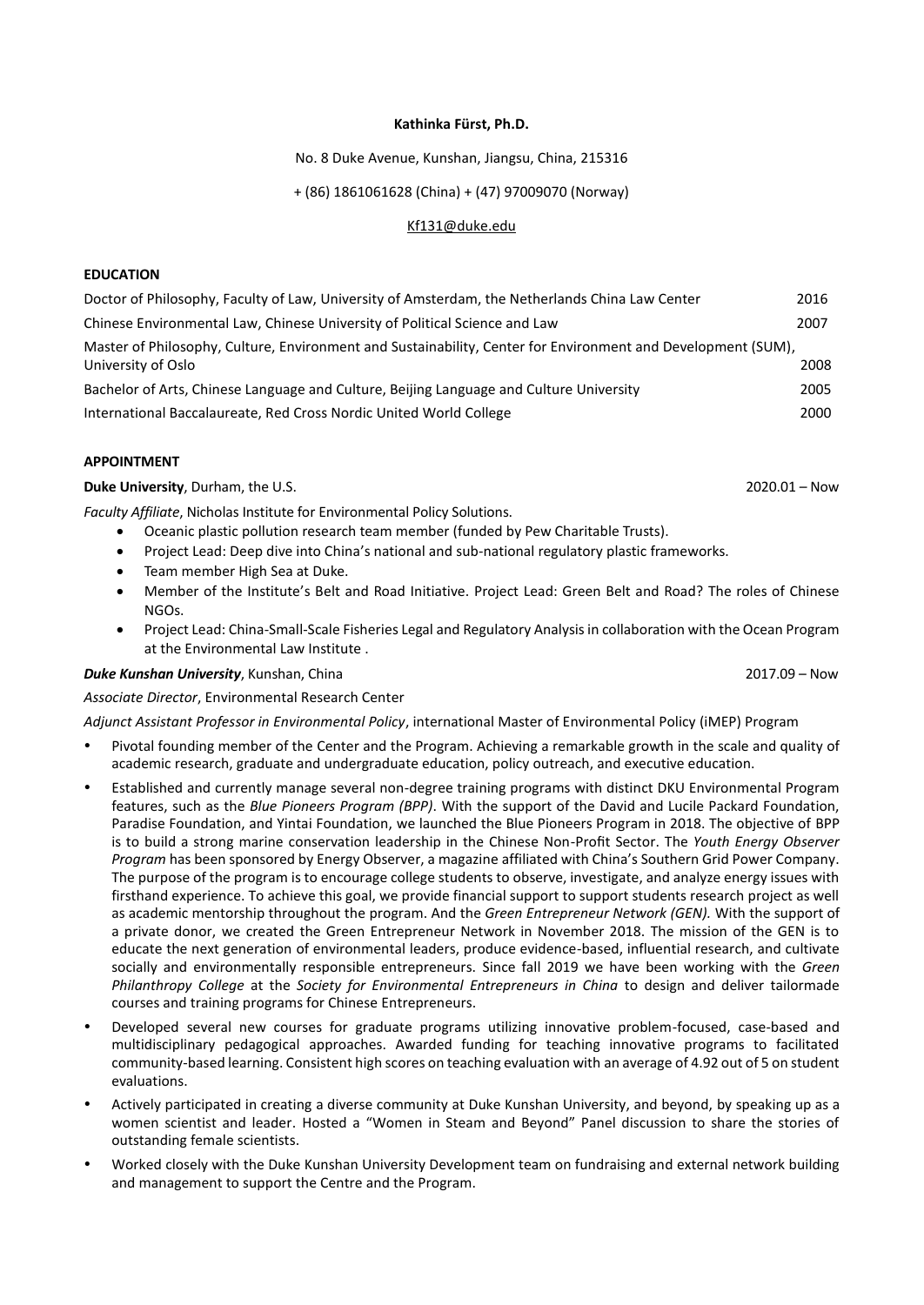- Project Lead on the Environmental Mission Scholar Program in collaboration with Vermont Law School. Mentoring young environmental attorneys dedicated to environmental public interest law in China. One of the major achievements of this program has been to build bridges between academia and the environmental NGO sector.
- General research grant development, management and reporting.

#### *PILnet the Global Network for Public Interest Law, Beijing Office, China* 2017.02 – 2017.02 – 2017.08

Acting China Director

- Lead the team of five staff through a challenging period seeking registration of the Office under China's Foreign NGO Management Law.
- Public Interest Law project development, management, fundraising and reporting.
- External relation management.

## **External Senior Consultant**, Beijing, China 2016.10-2017.02

- External Evaluator, "Partnership for Environmental Justice" Program Commissioned by the U.S.-China Partnership for Environmental Law, Vermont Law School
- External Evaluator "Impact Study on the Environmental Advocacy Network", Commissioned by the Danish Institute of Human Rights, China Program Environmental Advocacy Network
- External Evaluator on various project implemented by PILnet the Global Network for Public Interest Law in China

*University of Amsterdam*, Amsterdam, Netherlands 2010.03-2016.10

Research Fellow, The Netherlands China Law Centre, Faculty of Law, University of Amsterdam

# *University of California***, Irvine**, Irvine, the U.S.

Research Fellow, The John S. and Marilyn Long U.S.-China Institute for Business and Law

- Obtained and managed a multi-national five year research grant from the Netherlands Organization for Scientific Research, WOTRO Science for Global Development in collaboration with Professor Benjamin Van Rooij.
- Organized several international conferences on legal empowerment & environmental governance.
- Taught courses on Chinese law at the Faculty of Law, University of Amsterdam.
- PhD project: "Regulating through Leverage: Civil Regulation in China" looks critically at the role that civil society can play in regulation in an authoritarian state like China, focusing on the concept of "civil regulation" which has recently become a new key component of many Chinese environmental protection policy documents. It identifies several different forms of civil regulation and examines both their preconditions and effects. The research includes a near comprehensive set of case-studies of twenty-seventeen environmental NGOs based in fifteen different provinces in China and shows how weak NGOs with limited regulatory space have been able to successfully push powerful enterprises and governments to start to reduce pollution, using the leverage of the international market or the state to generate pressure. The thesis explains what civil regulation is, what preconditions it requires, how it relates to the state, and what it means in authoritarian settings.

## *University of Oslo, Norwegian Centre for Human Rights***, China Program,** Beijing and Oslo

Senior Consultant (short term substitute) 03.2015- 12.2015

- Visiting Scholar at the Institute for Human Rights, China University of Political Science and Law, taught classes on Environment and Human Rights Law.
- Developed and implemented study toursfocusing on UN's Sustainable Development Goals for Chinese Scholars.
- Project development, application, management and reporting.
- External relation management.

*China Environment and Health Initiative, Social Science Research Council*, Beijing Office, China 2012.09 – 2014.12 Research Fellow, Forum for Health, Development and Environment & Social Science Research Council (New York)

- Developed and managed a project seeking to facilitated interdisciplinary environment, heath and development courses at ten Chinese universities.
- Established an online resource hub for Chinese higher education practitioners with an interest in the intersection between environment, health and development.<http://courses.forhead.org/>
- External relation development and management.
- Project development, application, management and reporting.
- Conducted research on environmental and health NGOs in China.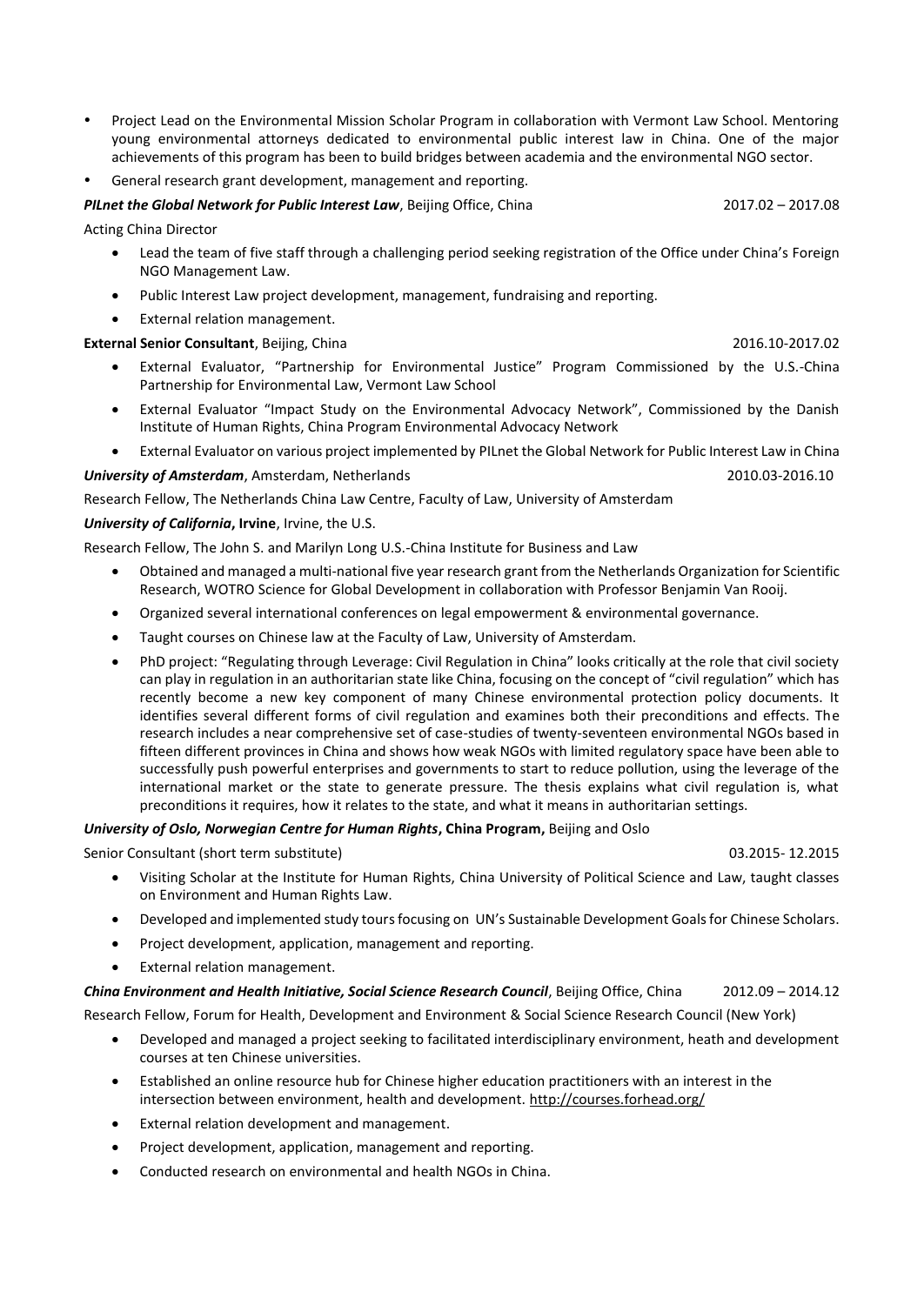## *University of Oslo & Sino-Norwegian Center for Interdisciplinary Environmental Research*, Beijing Office Administrative Coordinator

- Facilitated and managed research opportunities and collaboration between Norwegian and Chinese scholars and practitioners with a focus on environmental issues.
- Coordinated and organized several international conferences and meetings, amongst others a state visit by the Norwegian Minister of Higher Education and Research which later lead to the establishment of a bilateral research collaboration between the Norwegian Research Found and Chinese Natural Research Foundation.
- Project development, application, management and reporting.
- External relation development and management.

# **GRANTS**

| Principal Investigator, Rockefeller Brother Foundation. Managing Environment, Health and Development, Lessons from<br>China.                                          | 2020-2021     |
|-----------------------------------------------------------------------------------------------------------------------------------------------------------------------|---------------|
| Principal Investigator, LG Consulting. Big Data & China Environmental Policy Analysis                                                                                 | 2019 - 2020   |
| Principal Investigator, Vermont Law School. Environmental Public Interest Litigation in China                                                                         | 2019 - 2020   |
| Principal Investigator, the David & Lucile Packard Foundation, the Paradise Foundation. Blue Pioneer Program - China's<br>local Marine NGO leader cultivation program | 2019 - 2021   |
| Principal Investigator, Forum on Health, Environment and Development. Research Ethics in Interdisciplinary, Cross-<br>Jurisdictional and International Collaboration  | 2019 - 2020   |
| Principal Investigator, US Embassy in Beijing. Workshop on Climate Litigation                                                                                         | $2019 - 2020$ |
| Principal Investigator, Duke Kunshan University, Community-based Learning Faculty Funding. Environmental Law<br>Governance and Regulation, iMEP                       | 2019 - 2020   |
| Principal Investigator, Duke Kunshan University, Community-based Learning Faculty Funding. Environmental Policy<br>Processes, <i>iMEP</i>                             | 2019 - 2020   |
| Principal Investigator, LG Consulting. Big Data & China Environmental Policy Analysis                                                                                 | 2018 - 2019   |
| Principal Investigator, Vermont Law School. Environmental Public Interest Litigation in China                                                                         | 2018 - 2019   |
| Principal Investigator, the David & Lucile Packard Foundation, the Paradise Foundation. Blue Pioneer Program – China's<br>local Marine NGO leader cultivation program | $2018 - 2019$ |

## **TEACHING EXPERIENCE**

ENVIORN 803K: Key Topics in International Environmental Policy

ENVIORN 803K: Environmental Policy Processes

ENVIRON 835K: Environmental Law Regulation and Governance

ENVIRON 593K (IND): Independent Study: Electronic Vehicle Policy in China

ENVIRON 593K (IND): Independent Study: Environmental Justice with Chinese Characteristics

## **PUBLICATIONS**

Johnson, Thomas and Kathinka Fürst. Praying for Blue Skies: Artistic Representations of Air Pollution in China, accepted for publication *Modern China* (Forthcoming 2020).

Gleiss, Marielle Stigum, Elin Sæther and Kathinka Fürst. Re-theorizing Civil Society in China: Agency and the Discursive Politics of Civil Society Engagement. *China Information* 33, no. 1 (2018): 3-22.

Guttman, Dan, Oran Young, Yijia Jing, Barbara Bramble, Maoliang Bu, Carmen Chen, Kathinka Fürst et al. Environmental Governance in China: Interactions between the State and "Non-State" Actors. *Journal of Environmental Management* 220 (2018): 126-135.

Fürst, Kathinka. Regulating through Leverage: Civil Regulation in China. *PhD Thesis, Amsterdam University*, 2016.

Van Rooij, Benjamin, Rachel E. Stern and Kathinka Fürst. The Authoritarian Logic of Regulatory Pluralism:

Understanding China's New Environmental Actors. *Regulation & Governance* 10, no. 1 (2016): 3-13.

Fürst, Kathinka and Jennifer Holdaway. Environment and Health in China: The Role of Environmental NGOs in Policy Innovation. In *Civil Society Contributions to Policy Innovation in the PR China*, pp. 33-76. Palgrave Macmillan, London, 2015.